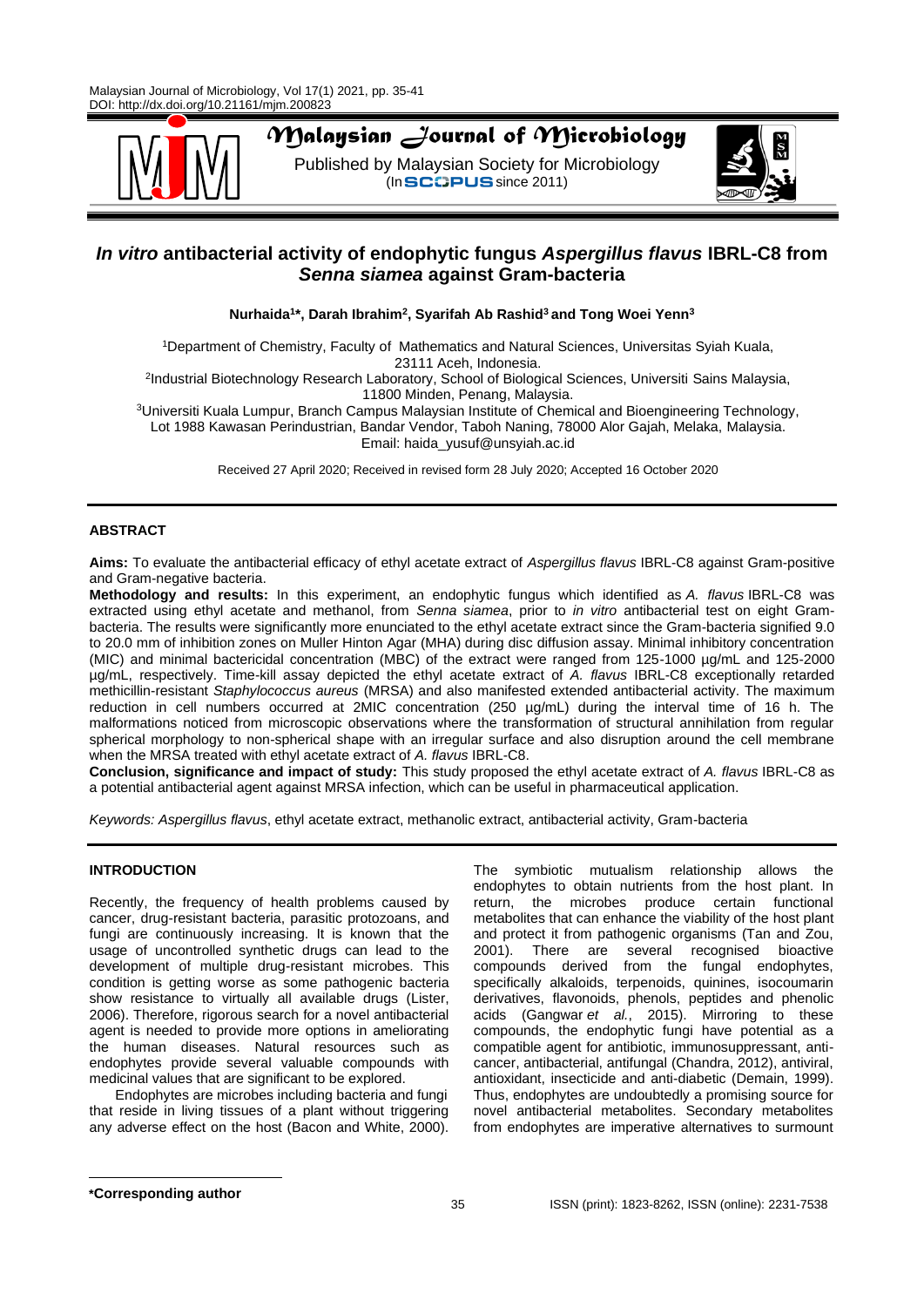the increasing level of drug resistance by human pathogens since there are inadequate numbers of effective antibiotics against diverse bacterial species (Song, 2008; Yu *et al.*, 2010).

*Senna siamea* leaf belongs to the family Fabaceae or Caesalpinaceae (Doughari and Okafor, 2008). This species is known as one of the medicinal plants among local folks especially in treating diabetes, insomnia, hypertension, asthma, constipation and diarrhoea (Mohammed *et al*., 2012). Mun'im *et al.* (2013) have proven a symbiotic relationship between endophytic fungi and *S. siamea* as a host plant. They have isolated five endophytic fungi colonies that possessed α-glucosidase enzyme, an anti-diabetic agent. Therefore, in this recent communication, we report on the antibacterial activity of ethyl acetate extract of *Aspergillus flavus* IBRL-C8, with highlights on disc diffusion assay, antibacterial susceptibility test, time-kill curve and also an investigation on its effect on cells alteration.

#### **MATERIALS AND METHODS**

#### **Chemicals and endophytic fungus**

All chemicals were purchased from Sigma-Aldrich (USA), Hi-Media Lab. LTD (India) and Fluka (USA), unless stated otherwise. An endophytic fungus isolated from *S. siamea* leaves and later identified as *A. flavus* IBRL-C8 was applied throughout this experiment (Nurhaida, 2019). *S. siamea* leaves was picked from *S. siamea* tree, which was grown near Universitas Syiah Kuala, Kopelma Darussalam (5°34'40"N), Banda Aceh, Indonesia.

# **Cultivation of endophytic fungus**

Yeast extract sucrose (YES) medium was supplemented with the aqueous extract of *S. siamea* leaves. Then, two plugs of endophytic fungus (7 days old) were cultivated in 250 mL Erlenmeyer flask containing 100 mL of the YES medium (Tong *et al*., 2011). The final pH of the medium was set to 5.8. All samples in the flasks were agitated using an orbital shaker at a speed of 120 rpm, 30 °C. After 20 days of fermentation process, the broth which containing the fungal mycelia was filtered using a muslin cloth and filter paper (Whatman filter paper No. 1). Next, the fungal mycelia was subjected to freeze-dryer (Labconco, USA), prior to extraction step.

# **Solvent extract of** *A. flavus* **IBRL C-8**

Method of Tong *et al*. (2014) was applied at this section. There were two parts of extraction processes specifically the extra- and intracellular compounds. The extracellular compound was extracted by using ethyl acetate. The solvent and fermentation broth was mixed with a volume ratio of 1:1 in a separating funnel. After that, the solventbroth combination was slowly shaken for 1-2 min and then was kept stagnant until two clear immiscible layers formed. The upper layer of the mixture was collected and evaporated into dry biomass under a reduced pressure

using a rotary evaporator (EYELA, Japan). As for intracellular compound, the freeze dried fungal mycelia obtained from the aforementioned step was immersed in methanol (1:50; w/v) for 24 h, before filtration with Whatman filter paper No. 1. Finally, the solvent part was evaporated via a rotary evaporator and kept in a fume hood until the extract paste produced.

#### **Determination of antibacterial activity of fungal crude extracts**

#### *Test microorganisms*

Eight human pathogenic microorganisms *viz.* 4 Grampositive bacteria (MRSA, *Staphylococcus aureus* ATCC 12600, *Bacillus cereus* ATCC 10876 and *Bacillus subtilis* IBRL A3) and 4 Gram-negative bacteria (*Escherichia coli* IBRL 0157, *Klebsiella pneumonia* ATCC 13883, *Shigella boydii* ATCC 9207 and *Salmonella typhimurium*) were selected for this study. All of the tested microorganisms were supplied by Industrial Biotechnology Research Laboratory (IBRL), School of Biological Sciences, Universiti Sains Malaysia.

#### *Disc diffusion assay*

Preliminary screening was performed according to a disc diffusion assay (Clinical and Laboratory Standards Institute, 2006). The bacteria were streaked on Muller Hinton agar (MHA) plates by a cotton swab. Next, the extract paste was diluted in methanol to generate a concentration of 1 mg/mL. Twenty microlitre of the extract was pipetted on sterile discs paper (6 mm) which were placed on the surface of inoculated MHA. The plates were incubated at 37 °C for a day. The appearance of a clear inhibition zone on the plates signified the antibacterial capacity of the tested extract. Chloramphenicol and methanol were applied as positive and negative control, respectively.

#### **Antibacterial susceptibility test**

The minimal inhibition concentration (MIC) of the fungal extract was measured through a colourimetric broth microdilution method (Jorgensen and Ferraro, 2009). The analysis was performed in sterile 96 wells microtiter plates (Tong *et al.*, 2014). Sterile Mueller-Hinton broth (MHB) containing 2 mg/mL of the crude extract was prepared as a stock. The stock underwent a serial dilution using twofold strength sterile broth medium. The final concentrations of the extract in each well were ranged from 62.5-2000 µg/mL. Then, 100 µL of extract was added into 100 µL bacterial suspension. The negative control and sterility of the medium were also provided. The bacterial growth was developed at 37 °C for 24 h. Forty microlitre of P-iodonitrotetrazolium violet salt or INT, at a concentration of 0.2 mg/mL, was added to the plates. The INT discolouration, from yellow to purple, indicated the bacterial growth. The minimal bactericidal concentration (MBC) test was executed by using a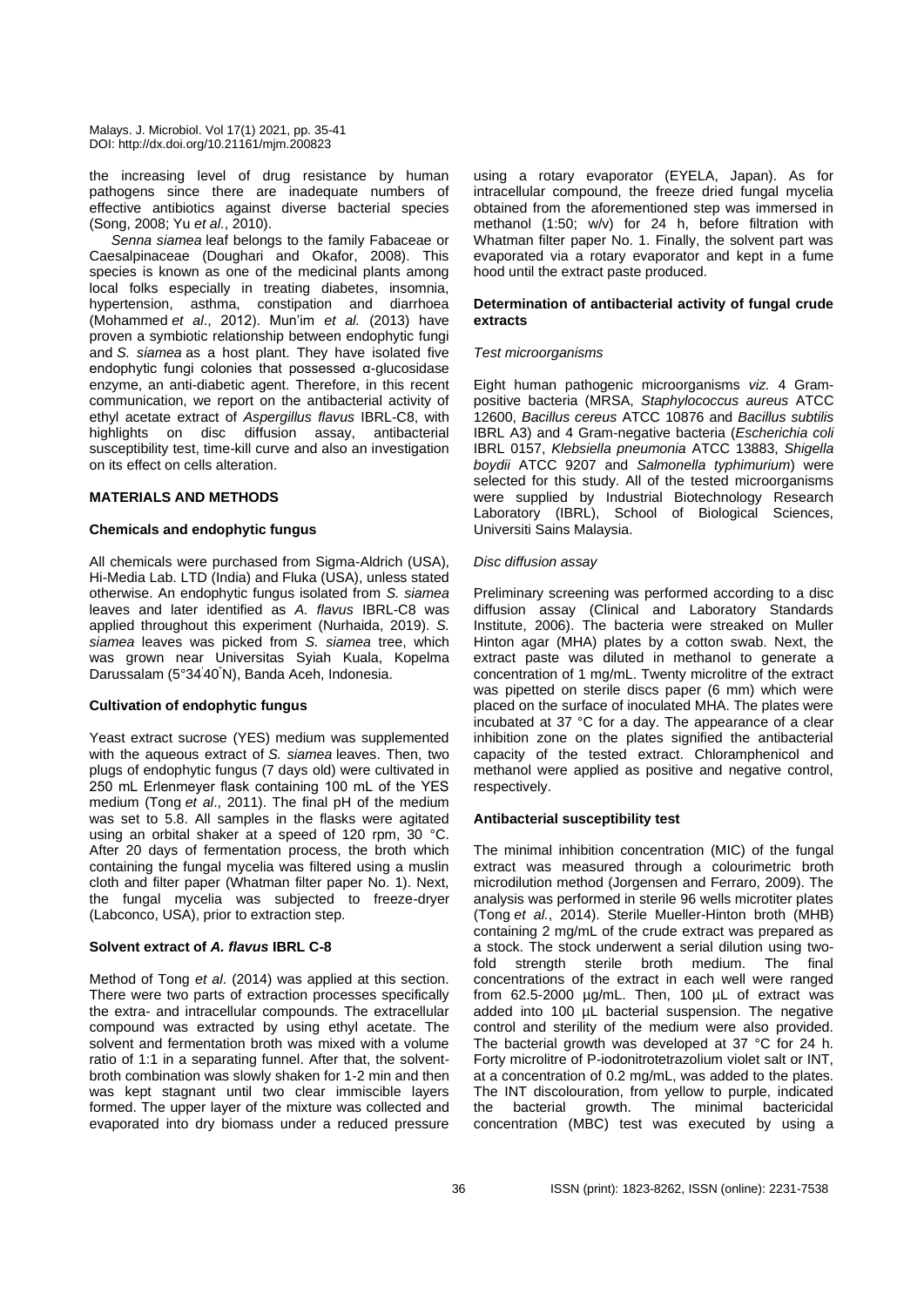streaking technique. Any wells from the MIC test that showed no microbial growth were streaked on the nutrient agar (NA). After that, the plates were incubated at 37 °C for a day.

#### **Time-kill assay**

The test was performed as reported by Yadav *et al.* (2015). Ethyl acetate extract of *A. flavus* IBRL-C8 was prepared at a concentration of ½MIC, MIC and 2MIC (62.5, 125 and 250 µg/mL, respectively) in different tubes, before adding the bacterial suspension. A single tube containing only bacterial suspension was assigned as a control. All tubes were incubated at 37 °C for 48 h. For the plate count method, 100 μL of the sample was pipetted out and spread on NA plates at the interval time of 0, 2, 4, 6, 8 and  $48$  h.

# **Methicillin-resistant** *Staphylococcus aureus* **cells alteration**

Fixation was done on the ethyl acetate extract of *A. flavus* IBRL-C8 treated and untreated MRSA cells, prior to morphological and structural observation through scanning electron microscopic (SEM) and transmission electron microscopic (TEM). For the treated cells, 1 mL of the MRSA cell suspension (concentration of 1x108 CFU/mL) and 1 mL of ethyl acetate extract (MIC=125 µg/mL) were mixed in Mueller Hinton broth. The flask was agitated in a rotary shaker at 150 rpm, 37 °C. After 24 h, the mixture sample was centrifuged at 1500 × *g* for 10 min and fixed with McDowell-Trump fixative. Method of Mascorro and Bozzola (2007) was applied for the next processes. All samples were observed under SEM (FESEM Carl Zeiss Leo Supra 50 VP, Germany) and TEM (Phillips CM12, Netherlands) (Mascorro and Bozzola, 2007).

# **Statistical analysis**

SPSS version 20 (SPSS, Chicago, USA) was employed to analyse the triplicate data resulted from the experiment. Statistical significance was considered accepted at *p*<0.05.

# **RESULTS AND DISCUSSION**

Table 1 demonstrates the antibacterial activity of *A. flavus* IBRL C-8 on disc diffusion assay. As observed, the activity exhibited by the ethyl acetate extract was more significant than methanolic extract (*p*<0.05). The diameter of inhibition zones of ethyl acetate extract ranged from 9 mm to 20 mm, of which the maximum diameter was displayed by Gram-positive bacteria, MRSA. Plus, the inhibitory efficacy of ethyl acetate extract on MRSA was relative to chloramphenicol (Kundan *et al*., 2018; Mohd *et al*., 2020). Contrarily, the methanolic extract only retarded MRSA and *B. subtilis* with a diameter of 10.7 ± 0.9 mm and  $10.3 \pm 0.5$  mm, respectively.

| <b>Table 1:</b> Antibacterial activity of ethyl acetate extract of |  |  |  |  |  |  |  |  |
|--------------------------------------------------------------------|--|--|--|--|--|--|--|--|
| endophytic fungus A. flavus IBRL-C8 on Gram-positive               |  |  |  |  |  |  |  |  |
| bacteria and Gram-negative bacteria.                               |  |  |  |  |  |  |  |  |

|               | Test<br>bacteria   | Ethyl<br>acetate<br>extract |           | Methanol<br>extract<br>Positive<br>control | Negative<br>control |
|---------------|--------------------|-----------------------------|-----------|--------------------------------------------|---------------------|
|               | <b>MRSA</b>        | $^{\rm ++}$                 | ٠         | $^{+++}$                                   |                     |
| Gram positive | S. aureus          | $^{\mathrm{+}}$             |           | $^{+++}$                                   |                     |
|               | B. cereus          | $^{\mathrm{+}}$             | $\ddot{}$ | $^{+++}$                                   |                     |
|               | <b>B.</b> subtilis | $^{\mathrm{+}}$             |           | +++                                        |                     |
|               | E. coli            | $^{\mathrm{+}}$             |           | $^{+++}$                                   |                     |
|               | K. pneumoniae      | +                           |           | $^{\rm ++}$                                |                     |
| Gram negative | S. bodyii          | $^{\mathrm{+}}$             |           | +++                                        |                     |
|               | S. typhimurium     | $^{\mathrm{+}}$             |           | +++                                        |                     |

+++: ≥ 20 mm, ++: 12−19 mm, +: ≤ 11 mm, −: no inhibition zone observed.

**Table 2:** The MIC and MBC values for the ethyl acetate extract against all tested bacteria.

| Pathogenic         | MIC          | MBC          | Ratio of         |
|--------------------|--------------|--------------|------------------|
| bacteria           | $(\mu g/mL)$ | $(\mu g/mL)$ | MBC:MIC          |
| Gram positive      |              |              |                  |
| MRSA               | 125          | 125          | 1 (Bactericidal) |
| S. aureus          | 125          | 125          | 1 (Bactericidal) |
| B. cereus          | 125          | 125          | 1 (Bactericidal) |
| <b>B.</b> subtilis | 125          | 125          | 1 (Bactericidal) |
|                    |              |              |                  |
| Gram negative      |              |              |                  |
| E. coli            | 125          | 250          | 2 (Bactericidal) |
| K. pneumoniae      | 1000         | 2000         | 2 (Bactericidal) |
| S. bodvii          | 1000         | 1000         | 1 (Bactericidal) |
| S. typhimurium     | 1000         | 2000         | 2 (Bactericidal) |

The ethyl acetate extract signified an exceptional result since it depicted notable antibacterial activity against all Gram bacteria, particularly the Gram-positive bacteria. The Gram-negative bacteria are equipped with double-layer membranes built from peptidoglycan and lipopolysaccharide (Silhavy *et al*., 2010). These structures provided the bacteria with a restricted diffusion towards any bioactive compounds (Burt, 2004). Therefore, the Gram-positive bacteria were more susceptible to the ethyl acetate extract than the Gram-negative bacteria. Besides that, the ethyl acetate solvent owns a capability to withdraw the extracellular secondary metabolites from endophytic fungi (Garcia *et al*., 2012). Conversely, the methanol solvent can extract out the intracellular compound. This statement agreed with Musavi and Balakrishnan (2014).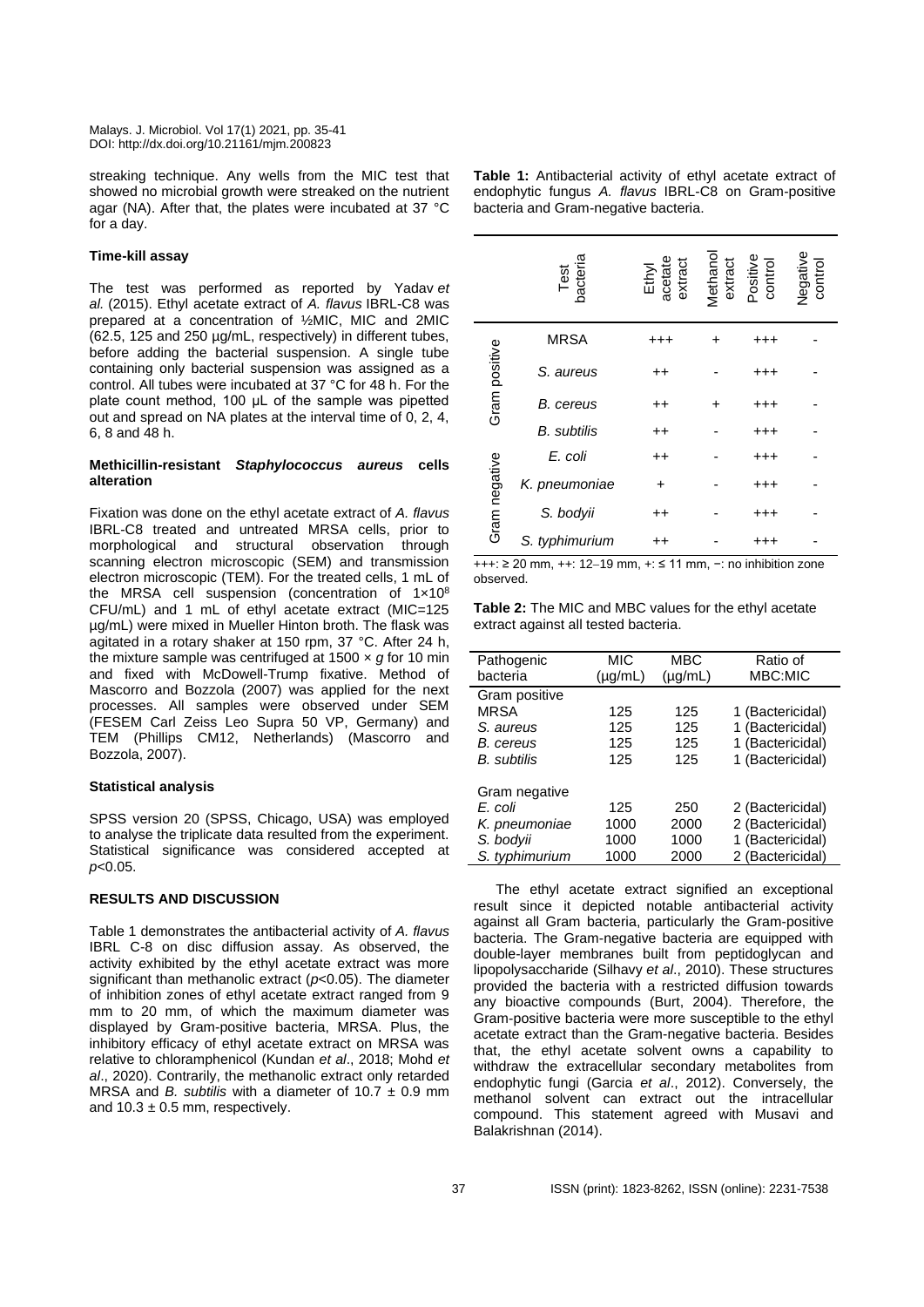

**Figure 1:** Time-kill curve of ethyl acetate extract of *A. flavus* IBRL-C8 against Methicillin-resistant *S. aureus* (MRSA) at different extract concentrations.



**Figure 2:** SEM and TEM micrographs of MRSA treated with 250 μg/mL of *A. flavus* IBRL-C8 ethyl acetate extract after 24 h exposure. (A) MRSA cells without extract treatment under SEM observation, (B) MRSA cells with extract treatment under SEM observation, (C) MRSA cells without extract treatment under TEM observation and (D) MRSA cells with extract treatment under TEM observation.

*Aspergillus flavus* has a few decades of history with an antibiotic production which is known as aspergillic acid. It is also related to the production of other antimicrobial properties including linoleic acid (Dilika *et al*., 2000) and kojic acid (Wu *et al*., 2018). These chemicals, by and large, are reported to inhibit *B. cereus*, *B. pumilus*, *B. subtilis*, *Micrococcus kristinae*, *S. aureus*, *Listeria monocytogenes*, *E. coli*, and *S. typhimurium*. Eliwa *et al.* (2017) have isolated N-phenylbenzamide derivative from

*A. flavus*, specifically novel 5-chloro-2-methoxy-Nphenylbenzamide that might also serve as an antimicrobial agent.

MIC value is essential in determining an accurate dose for growth inhibition of specific microorganism, especially in treatment of the diseases in human (Andrews, 2001; Nor Afifah *et al*., 2010). The antibacterial susceptibility test outcomes for ethyl acetate extract, prepared from *A. flavus* C-8, are presented in Table 2. Both MICs and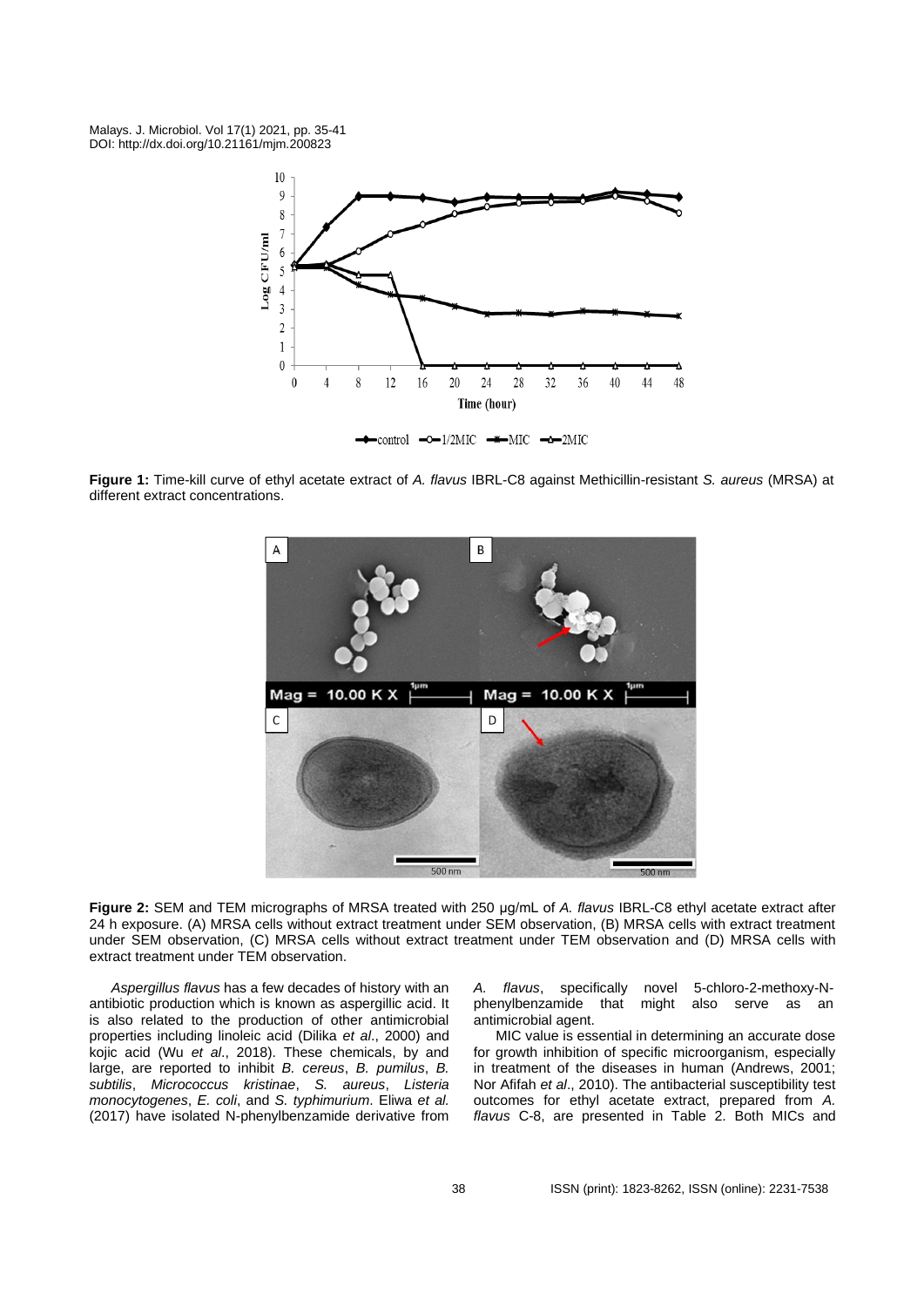MBCs for Gram-positive bacteria were accurately at a concentration of 125 µg/mL. In contrast, the MICs and MBCs for Gram-negative bacteria were at a higher range i.e. 125-1000 µg/mL and 250-2000 µg/mL, respectively. As recorded, the MBCs for Gram-negative bacteria were significantly (*p*<0.05) superior than the Gram-positive values. In this experiment, the results suggested the Gram-positive bacteria were more susceptible to the ethyl acetate extract of *A. flavus* IBRL-C8 than the Gramnegative bacteria. MBC is defined as the lowest concentration that exhibited no visible microbial growth. Meanwhile, the ratio of MBC:MIC evaluates the bacteriostatic and bactericidal activity.

The broad range of MICs represented the different susceptibility levels of the Gram-bacteria to the extract. It usually happens when the microorganisms are exposed to certain bioactive chemicals in the extract. This event commonly follows by low MIC (Ciusa *et al*., 2012). The concentration-dependent occasion was experienced by the Gram-negative bacteria due to higher MBCs than MICs. Thus, higher concentration of the target extract or compound is required to eradicate the bacteria (Tong *et al*., 2017). By evaluating the ratio of MBC:MIC, our current findings have proven the "cidal" effect of ethyl acetate extract of *A. flavus* IBRL-C8 on Gram-bacteria. The extracts are considered bearing the bactericidal effect if the ratio of MBC:MIC is four or less than four. Commonly, the bactericidal activity depends on the period of drug exposure at MIC or 2MIC (Levison and Levison, 2009). Based on the disc diffusion assay, MICs, MBCs and also the bactericidal effect of *A. flavus* IBRL-C8 extract, we decided to choose MRSA for the next experimental step.

Figure 1 illustrates the time-kill curve of *A. flavus* IBRL-C8 extract against MRSA. Overall, the growth of MRSA at MIC concentration (125 µg/mL) and 2MIC concentration (250 µg/mL) displayed bacteriostatic and bactericidal activities, respectively. The graph lines showed the increase of extract concentration triggered a reduction in the microbial growth. It revealed a concentration-dependent kill curve for MRSA. The bactericidal event can be observed by a gradient drop in the cell numbers from the interval time of 0 until 12 h. After that, it was tailed with a drastic shortfall at the interval time of 16 h. At this moment, the MRSA cells did not show any sign of growth, the possibility of cells were killed, indicated by a straight baseline in the graph. It can be concluded that the ethyl acetate extract from *A. flavus* IBRL-C8 possessed a bactericidal effect at a higher concentration and bacteriostatic at a lower concentration. Most of the ethyl acetate extract in low concentration indicates bacteriostatic effect against bacteria (Geidam *et al*., 2015; Taufiq and Darah, 2018). Furthermore, there was no post-antibiotic effects (PAE) monitored in all concentrations tested.

Figure 2 demonstrates the result for MRSA cells alteration under SEM and TEM observation. Under SEM view, the untreated MRSA cells have coccal shape and smooth cell surface (Figure 2A), whereas the cells exposed in ethyl acetate extract revealed non-spherical shape with an irregular surface and formed cavities.

Lysed and dead debris was also found around the cells (Figure 2B). As observed under TEM, the coccal shape of the untreated structure was perceptibly observed. It has dense cytoplasm and homogenous cell membrane with approximately 25-30 nm thickness (Figure 2C). Conversely, the treated extract showed a notable cell membrane disruption as indicated by the arrow in Figure 2D. There was no distinct symmetrical bilayered cell membrane appeared and most probably due to the nucleoid damage. The severe damages of cell membrane have led to MRSA cell death. It is worth to mention that a similar phenomenon was observed during MRSA exposure to 10 µg Zymar (gatifloxacin plus benzalkonium chlorine). The cell wall surface of the bacteria was altered and experienced greater pleomorphism (Monson *et al*., 2010).

# **CONCLUSION**

The susceptibility tests have recognised the endophytic fungus *A. flavus* IBRL-C8 as a promising antibacterial agent against Gram-bacteria, especially towards MRSA. The alterations of MRSA cells to the non-spherical, irregular cell surface, cavities and even membrane disruption have proven the capability of the crude extract in demolishing the MRSA. To the best of knowledge, the ethyl acetate extract of *A. flavus* IBRL-C8 isolated from *S. siamea* leaves has never been evaluated for anti-MRSA activity before. Therefore, based on the present study, further purification of bioactive compound(s) from this endophytic fungus including the physicochemical characterisation and also *in vivo* study are suggested.

# **ACKNOWLEDGEMENTS**

All authors are thankful to Universitas Syiah Kuala, Universiti Sains Malaysia and Universiti Kuala Lumpur.

#### **REFERENCES**

- **Andrews, J. M. (2001).** Determination of minimum inhibitory concentration. *Journal of Antimicrobial Chemotheraphy* **48, 5-16.**
- **Bacon, C. W. and White, J. F. (2000).** Microbial Endophytes. Marcel Dekkar, New York. **pp. 341-388.**
- **Burt, S. (2004).** Essential oils: Their antibacterial properties and potential applications in foods - a review. *International Journal of Food Microbiology* **94, 223-253.**
- **Chandra, S. (2012).** Endophytic fungi: Novel sources of anticancer lead molecules. *Applied Microbiology and Biotechnology* **95, 47-59.**
- **Ciusa, M. L., Furi, L., Knight, D., Decorosi, F., Fondi, M., Raggi, C. and Freitas, A. T. (2012).** A novel resistance mechanism to triclosan that suggests horizontal gene transfer and demonstrates a potential selective pressure for reduced biocide susceptibility in clinical strains of *Staphylococcus aureus*. *International Journal of Antimicrobial Agents* **40, 210-220.**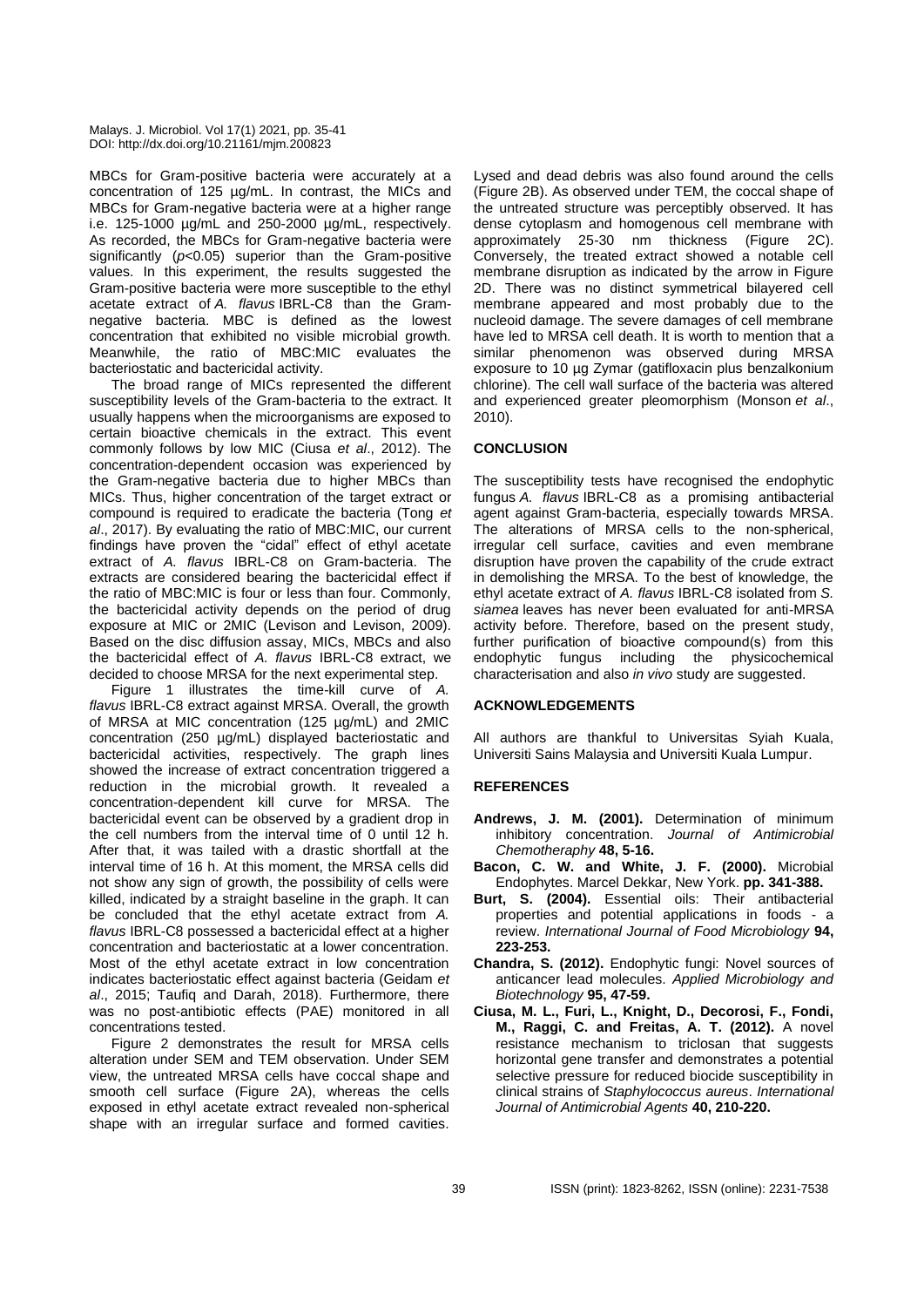- **CLSI, Clinical and Laboratory Standards Institute. (2006).** Performance Standards for Antimicrobial Disk Susceptibility Tests (9th edn). Approved Standard M2- A9. Clinical and Laboratory Standards Institute, Pennsylvania. **pp. 1-35.**
- **Demain, A. L. (1999).** Pharmaceutically active secondary metabolites of microorganisms. *Applied Microbiology and Biotechnology* **52(4), 455-463.**
- **Dilika, F., Bremner, P. D. and Meyer, J. J. M. (2000).** Antibacterial activity of linoleic and oleic acids isolated from *Helichrysum pedunculatum*: A plant used during circumcision rites. *Fitoterapia* **71, 450-452.**
- **Doughari, J. H. and Okafor, N. B. (2008).** Antibacterial activity of *Senna siamea* leaf extract on *Salmonella typhi*. *African Journal of Microbiology* **2, 42-46.**
- **Eliwa, E. M., El-Metwally, M. M., Halawa, A. H., El-Agrody, A. M., Bedair, A. H. and Shaaban, M. (2017).** New bioactive metabolites from *Aspergillus flavus* 9AFL. *Journal of Atoms and Molecules* **7(2), 1045-1055.**
- **Gangwar, M., Verma, V. C., Gautam, M. K. and Nath, G. (2015).** Isolation and evaluation of antimicrobial activities of endophytic fungal extract from *Mallotus philippinensis* Muell. *Applied Microbiology Open Access* **1(1), 1-5.**
- **Garcia, A., Rhoden, S. A., Bernardi-Wenzel, J., Orlandelli, R. C. and Azevedo, J. L. (2012).**  Antimicrobial activity of crude extracts of endophytic fungi isolated from medicinal plant *Sapindus saponaria* L. *Journal of Applied Pharmaceutical Science* **2, 35-40.**
- **Geidam, Y. A., Ambali, A. G., Onyeyili, P. A., Tijjani, M. B., Gambo, H. I. and Gulani, I. A. (2015).**  Antibacterial efficacy of ethyl acetate fraction of *Psidium guajava* leaf aqueous extract on experimental *Escherichia coli* (O78) infection in chickens. *Veterinary World* **8(3), 358-362.**
- **Jorgensen, J. H. and Ferraro, M. J. (2009).** Antimicrobial susceptibility testing: A review of general principles and contemporary practices. *Clinical Infectious Diseases* **49(11), 1749-1755.**
- **Kundan, S. A., Akhilesh, K. and Gajraj, B. (2018).** Evaluation of antimicrobial potential of successive extracts of *Ulmus wallichiana* Planch*. Journal of Ayurveda and Integrative Medicine* **9, 190-194.**
- **Levison, M. E. and Levison, J. H. (2009).** Pharmacokinetics and pharmacodynamics of antibacterial agents. *Infectious Diseases Clinics of North America* **23(4), 791-819.**
- **Lister, P. D. (2006).** The role of pharmacodynamic research in the assessment and development of new antibacterial drugs. *Biochemical Pharmacology* **7, 1057-1065.**
- **Mascorro, J. A. and Bozzola, J. J. (2007).** Processing biological tissues for ultrastructural study. *In*: Electron Microscopy: Methods and Protocols. Springer, Totowa, USA. **pp. 19-34.**
- **Mohammed, A., Mada, S. B. and Yakasai, H. M. (2012).** Sub-chronic study of aqueous stem bark extract of

*Senna siamea* in rats. *Asian Journal of Biological Sciences* **5(6), 314-321.**

- **Mohd, T. M. J., Darah, I. and Nurul, S. M. S. (2020).** Time-kill study and morphological changes of *Proteus mirabilis* cells exposed to ethyl acetate crude extract of *Lasiodiplodia pseudotheobromae* IBRL OS-64. *Malaysian Journal of Microbiology* **16(3), 219-228.**
- **Monson, B. K., Stringham, J., Jones, B. B., Abdel-Aziz, S., Peck, C. M. C. and Olson, R. J. (2010).** Scanning electron microscopy visualization resistant *Staphylococcus aureus* after contact with gatifloxacin with and without preservative. *Journal of Ocular Pharmacology and Therepeutics* **26(2), 133-136.**
- **Mun'im, A., Ramadhan, M. G. and Soemiati, A. (2013).** Screening of endophytic fungi from *Cassia siamea* Lamk leaves as α-glucosidase inhibitor. *International Research Journal of Pharmacy* **4(5), 128-131.**
- **Musavi, S. F. and Balakrishnan, R. M. (2014).** A study on the antimicrobial potentials of an endophytic fungus *Fusarium oxysporum* NFX 06. *Journal of Medical and Bioengineering* **3, 162-166.**
- **Nor Afifah, S., Darah, I., Shaida, F. S., Mohd Jain, N. M. K. and Nurul, A. Z. (2010).** Antimicrobial activity of various extracts of a tropical chlorophyta macroalgae, *Halimeda discoidea*. *Journal of Applied Sciences* **10(23), 3007-3013.**
- **Nurhaida. (2019).** Antimicrobial activities of an endophytic fungus *Aspergillus flavus* IBRL-C8 isolated from *Senna siamea* (Lam.) H. S. Irwin & Barneby leaves. Ph.D Thesis. Universiti Sains Malaysia, Malaysia.
- **Silhavy, T. J., Kahne, D. and Walker, S. (2010).** The bacterial cell envelope. *Cold Spring Harbor Perspectives in Biology* **2(5), a000414.**
- **Song, J. H. (2008).** What's new on the antimicrobial horizons. *International Journal of Antimicrobial Agents* **324(2), 207-213.**
- **Tan, R. X. and Zou, W. X. (2001).** Endophytes: A rich source of functional metabolites. *Natural Product Reports* **18, 448-459.**
- **Taufiq, M. M. and Darah, I. (2018).** Anti-MRSA of the ethyl acetate crude extract from *Lasiodiplodia pseudotheobromae* IBRL OS-64, an endophytic fungus isolated from leaf of *Ocimum sanctum* Linn. *International Journal of Pharmacy and Pharmaceutical Sciences* **10(8), 50-55.**
- **Tong, W. Y., Ang, S. N., Darah, I. and Latiffah, Z. (2014).** Antimicrobial activity of *Penicillium minioluteum* ED24, an endophytic fungus residing in *Orthosiphon stamineus* Benth. *World Journal of Pharmacy and Pharmaceutical Sciences* **3(3), 121- 132.**
- **Tong, W. Y., Darah, I. and Latiffah, Z. (2011).** Antimicrobial activities of endophytic fungal isolates from medicinal herb *Orthosiphon stamineus* Benth. *Journal of Medicinal Plants Research* **5(5), 831-836**.
- **Tong, W. Y, Muhammad Arslan, K., AmieraSyuhada, N., Leong, C. R., Darah, I. and Tan, W. N. (2017).** Stigmasterol: An adjuvant for beta lactam antibiotics